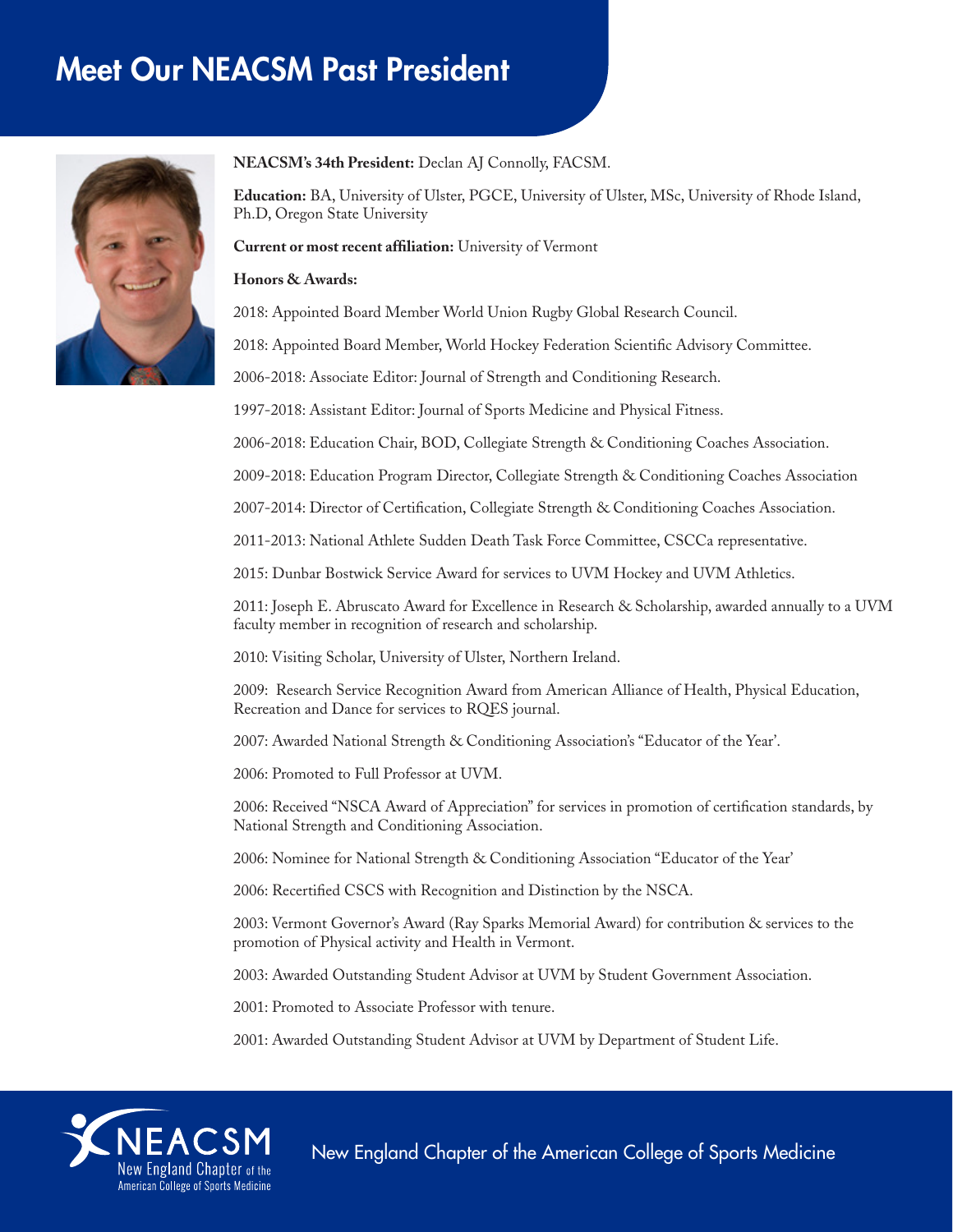2000: Appointed Fellow of the American College of Sports Medicine (FACSM).

1999: Awarded Outstanding Student Advisor at UVM by Student Government Association.

1989: James R. Reid Memorial Scholarship at the University of Rhode Island, for "outstanding academic achievement, professional involvement and dedication to field of study."

Professional Interests: Triathlon, Rugby.

2001-present: UVM Men's Head Rugby Coach

2001-2018: UVM Men's Rugby Head Coach, Perennially ranked in National Top 25 teams since 2008.

2008: USA College Rugby National Championship semi-finalist.

2009: NECRC Champions, USA National Tournament Elite 8.

2010: NECRC Champions, National Sweet 16.

2011: NECRC Runner up.

2012: NECRC Champions, National Sweet 16.

2015: NECRC Champions, National Elite 8.

2016: NECRC Champions, National Sweet 16.

2018: NEWCRC Champions, #1 ranked team is USA, Eliminated Elite 8 National tournament

## NEACSM Service

2006-2007: Past-President of the New England American College of Sports Medicine.

2005-2006: President of the New England American College of Sports Medicine.

2005-2008: Chair of President's National Health Objectives & Strategic Health Initiatives Committee.

2004-2005: President Elect of NEACSM.

1999-2003: State Representative for Vermont, to NEACSM.

#### **1. What first inspired you to enter the Exercise Science/Sports Medicine Field? What made you decide to pursue your advance degree and/or line of research/service?**

I was always involved in Sport and it was a natural progression for me. I loved studying something I was interested in.

#### **2. As a student, who were your mentors and what role did they play in your professional development?**

As a professional, was there anyone who was also instrumental in your career development? Bo Fernhall and Tom Manfredi at URI were my first real advisors, Later at Oregon State it was Dr. Chris Zauner, who I dedicated my book to.

#### **3. What is it about Exercise Science/Sports Medicine that still inspires you today?**

The ever changing information and the steadily increasing importance of our field in global health.

#### **4. Why and how did you decide to get involved with NEACSM? How did your service help you grow as a professional?**

I first got involved in 1987 as a student at URI, I used to drive to Worcester for the fall meetings to work the slide projector machine.

#### **5. What are your most memorable moments from your service to NEACSM?**

The great comradery at both regional and national meetings. I have made many lifelong friends.

#### **6. What were some of the main issues confronting NEACSM at the time of your presidency?**

A centralized focus in southern New England. Most members were Mass and RI and I worked to bring more of a presence in all of New England. Also, the chapter catered mainly to graduate students and professionals. I implemented the undergraduate student award along with more practically



New England Chapter of the American College of Sports Medicine